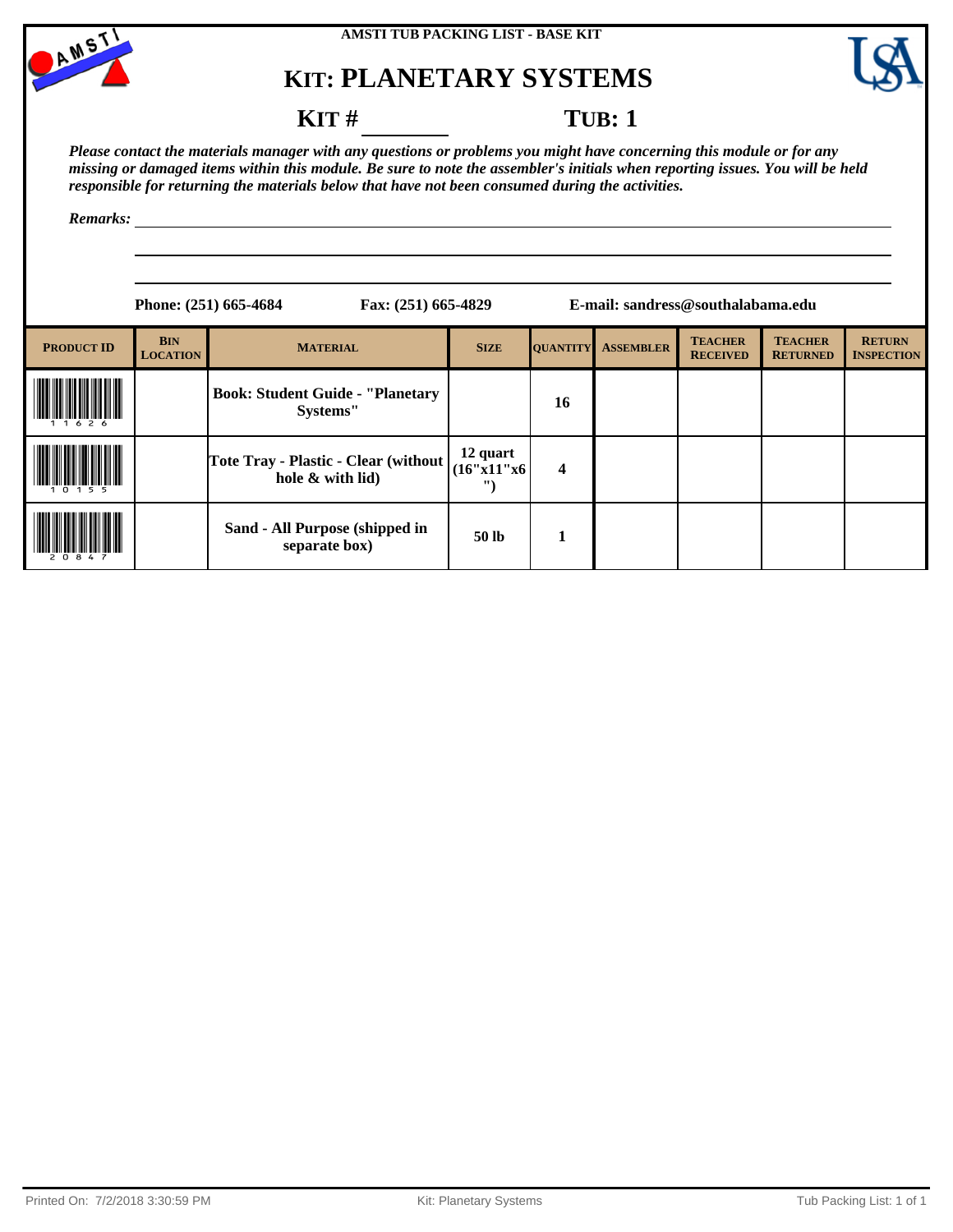



### **KIT** # **TUB: 2**

*Please contact the materials manager with any questions or problems you might have concerning this module or for any missing or damaged items within this module. Be sure to note the assembler's initials when reporting issues. You will be held responsible for returning the materials below that have not been consumed during the activities.*

|                   |                               | Phone: (251) 665-4684<br>Fax: (251) 665-4829               | E-mail: sandress@southalabama.edu  |                         |                  |                                   |                                   |                                    |  |
|-------------------|-------------------------------|------------------------------------------------------------|------------------------------------|-------------------------|------------------|-----------------------------------|-----------------------------------|------------------------------------|--|
| <b>PRODUCT ID</b> | <b>BIN</b><br><b>LOCATION</b> | <b>MATERIAL</b>                                            | <b>SIZE</b>                        | <b>QUANTITY</b>         | <b>ASSEMBLER</b> | <b>TEACHER</b><br><b>RECEIVED</b> | <b>TEACHER</b><br><b>RETURNED</b> | <b>RETURN</b><br><b>INSPECTION</b> |  |
| 1626              |                               | <b>Book: Student Guide - "Planetary</b><br>Systems"        |                                    | 16                      |                  |                                   |                                   |                                    |  |
| 1 5 5             |                               | Tote Tray - Plastic - Clear (without  <br>hole & with lid) | 12 quart<br>(16"x11"x6<br>$\cdots$ | $\overline{\mathbf{4}}$ |                  |                                   |                                   |                                    |  |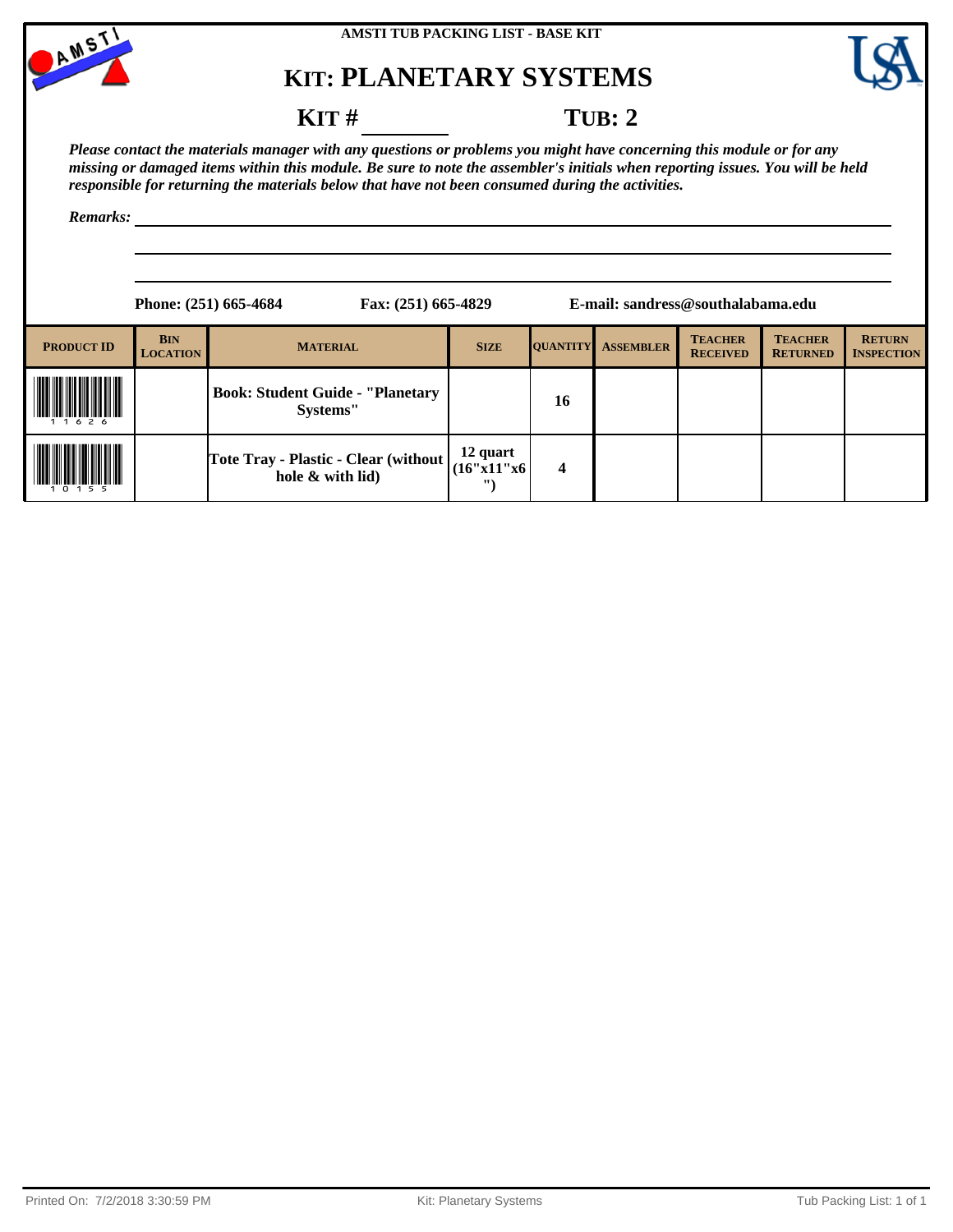



#### **KIT # TUB: 3**

*Please contact the materials manager with any questions or problems you might have concerning this module or for any missing or damaged items within this module. Be sure to note the assembler's initials when reporting issues. You will be held responsible for returning the materials below that have not been consumed during the activities.*

|                   |                               | Phone: (251) 665-4684<br>Fax: (251) 665-4829             |                               |                         | E-mail: sandress@southalabama.edu |                                   |                                   |                                    |
|-------------------|-------------------------------|----------------------------------------------------------|-------------------------------|-------------------------|-----------------------------------|-----------------------------------|-----------------------------------|------------------------------------|
| <b>PRODUCT ID</b> | <b>BIN</b><br><b>LOCATION</b> | <b>MATERIAL</b>                                          | <b>SIZE</b>                   | <b>QUANTITY</b>         | <b>ASSEMBLER</b>                  | <b>TEACHER</b><br><b>RECEIVED</b> | <b>TEACHER</b><br><b>RETURNED</b> | <b>RETURN</b><br><b>INSPECTION</b> |
|                   |                               | <b>Balance - Digital</b>                                 |                               | $\mathbf{1}$            |                                   |                                   |                                   |                                    |
|                   |                               | <b>Ball - Polystyrene</b>                                | 3"                            | $\boldsymbol{2}$        |                                   |                                   |                                   |                                    |
|                   |                               | Flashlight                                               | D-Cell                        | 8                       |                                   |                                   |                                   |                                    |
|                   |                               | <b>Hole Punch</b>                                        |                               | $\mathbf{1}$            |                                   |                                   |                                   |                                    |
|                   |                               | <b>Marble</b>                                            | $\frac{3}{4}$ ''              | 16                      |                                   |                                   |                                   |                                    |
|                   |                               | <b>Measuring Tape - English/Metric</b>                   |                               | 10                      |                                   |                                   |                                   |                                    |
|                   |                               | <b>Power Source - Digital Balance</b>                    |                               | $\mathbf{1}$            |                                   |                                   |                                   |                                    |
|                   |                               | Ruler - Plastic (with center groove)                     | 12"                           | 16                      |                                   |                                   |                                   |                                    |
|                   |                               | <b>Timer - Student</b>                                   |                               | 16                      |                                   |                                   |                                   |                                    |
|                   |                               | Tote Tray - Plastic - Clear (without<br>hole & with lid) | 12 quart<br>(16"x11"x6)<br>") | $\overline{\mathbf{4}}$ |                                   |                                   |                                   |                                    |
|                   |                               | <b>Battery</b>                                           | $\mathbf D$                   | 16                      |                                   |                                   |                                   |                                    |
|                   |                               | <b>Cup</b> - Plastic                                     | 10 <sub>oz</sub>              | 300                     |                                   |                                   |                                   |                                    |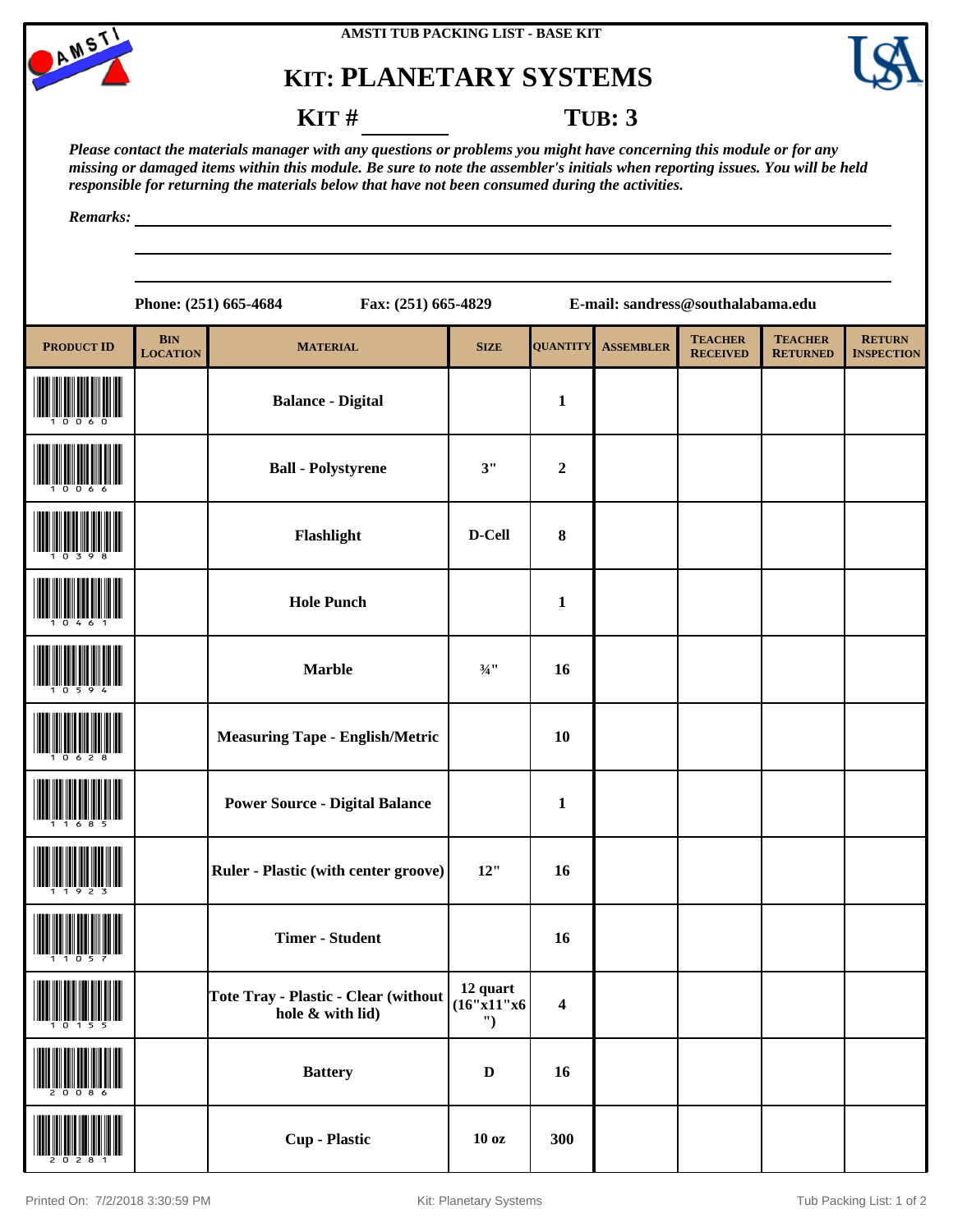|           | Dough - Green                                  | 3 <sub>lb</sub>    | 1          |  |  |
|-----------|------------------------------------------------|--------------------|------------|--|--|
| 20438     | <b>Gloves - Food Service - Poly - Clear</b>    | large              | <b>300</b> |  |  |
| 20564     | Line - Nylon - Braided - Black - 12<br>lb Test | 60 yds             | 1          |  |  |
| 2 1 5 2 6 | Markers - Water Color - Multicolor             | set of 8<br>colors | 8          |  |  |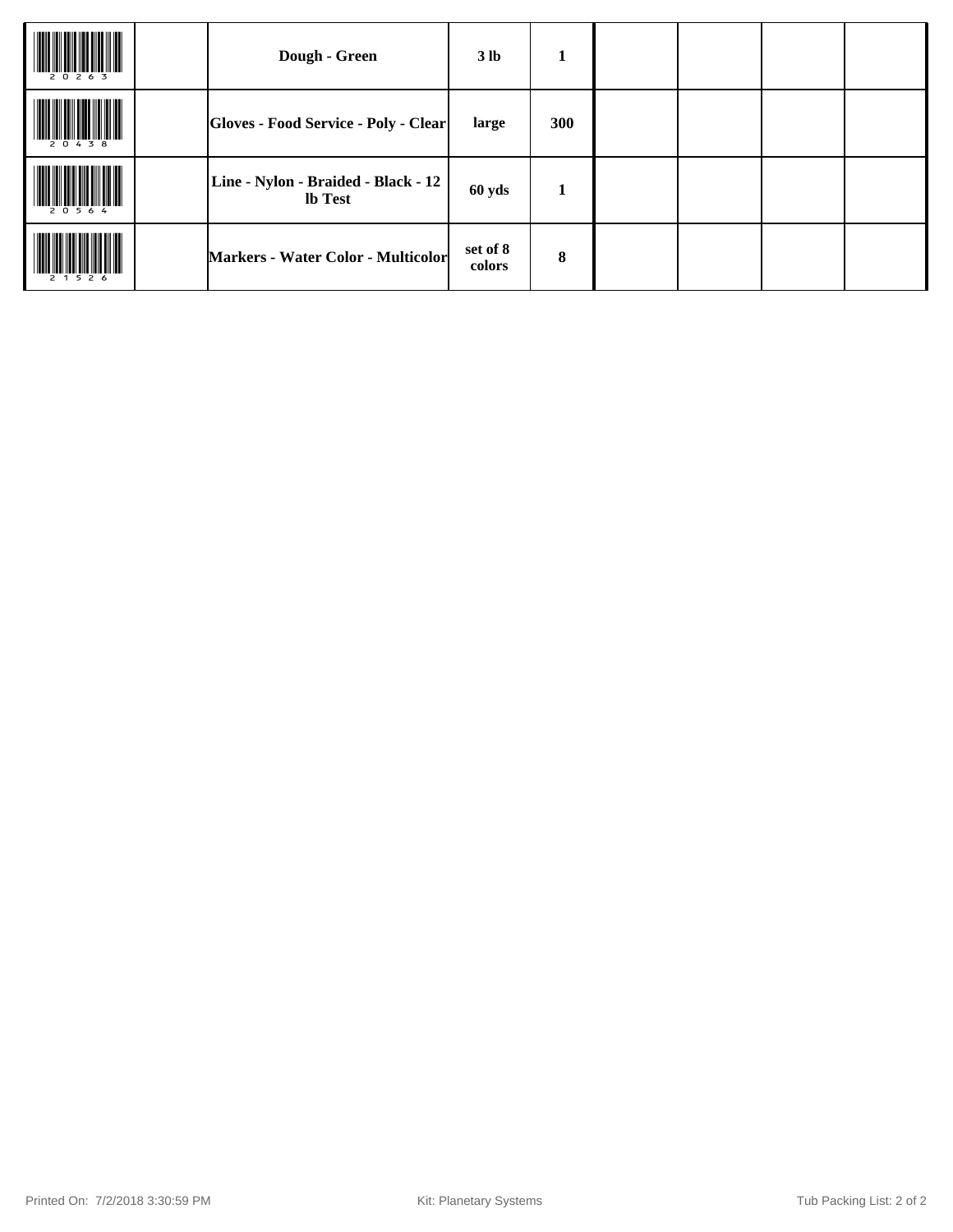



**RETURN INSPECTION**

#### **KIT** # **TUB: 4**

*Please contact the materials manager with any questions or problems you might have concerning this module or for any missing or damaged items within this module. Be sure to note the assembler's initials when reporting issues. You will be held responsible for returning the materials below that have not been consumed during the activities.*

*Remarks:*

|                   |                               | Phone: (251) 665-4684<br>Fax: (251) 665-4829 |                             |                 | E-mail: sandress@southalabama.edu |                                   |                                   |
|-------------------|-------------------------------|----------------------------------------------|-----------------------------|-----------------|-----------------------------------|-----------------------------------|-----------------------------------|
| <b>PRODUCT ID</b> | <b>BIN</b><br><b>LOCATION</b> | <b>MATERIAL</b>                              | <b>SIZE</b>                 | <b>QUANTITY</b> | <b>ASSEMBLER</b>                  | <b>TEACHER</b><br><b>RECEIVED</b> | <b>TEACHER</b><br><b>RETURNED</b> |
|                   |                               | <b>Ball - Ping Pong</b>                      |                             | 16              |                                   |                                   |                                   |
|                   |                               | <b>Ball - Racquet - Blue</b>                 |                             | 24              |                                   |                                   |                                   |
|                   |                               | <b>Button - Plastic - Red</b>                |                             | 16              |                                   |                                   |                                   |
|                   |                               | <b>Card Set - Planet Data</b>                | set of 9<br>cards           | 8               |                                   |                                   |                                   |
|                   |                               | <b>CD: "Explore Planets"</b>                 |                             | $\mathbf{1}$    |                                   |                                   |                                   |
|                   |                               | <b>Cylinder - Closed</b>                     | 2.5 x 15 cm                 | 12              |                                   |                                   |                                   |
|                   |                               | <b>Fishing Bobber</b>                        | $1\frac{3}{4}$ "            | 30              |                                   |                                   |                                   |
|                   |                               | <b>Funnel - Plastic</b>                      | $2\frac{3}{4}$ " (67<br>mm) | $\mathbf{1}$    |                                   |                                   |                                   |

**Hand Lens 16 Hand Lens 16 16** 

Lid & Seal (for canning jar - jar not

 $\begin{array}{|c|c|c|c|c|}\n \hline \text{included)} & & 12 \\
\hline\n \end{array}$ 

(10586) **Magnetic Pick-Up Tool <sup>8</sup>**

(10678) **Pail - Plastic (with handle) gallon <sup>2</sup>**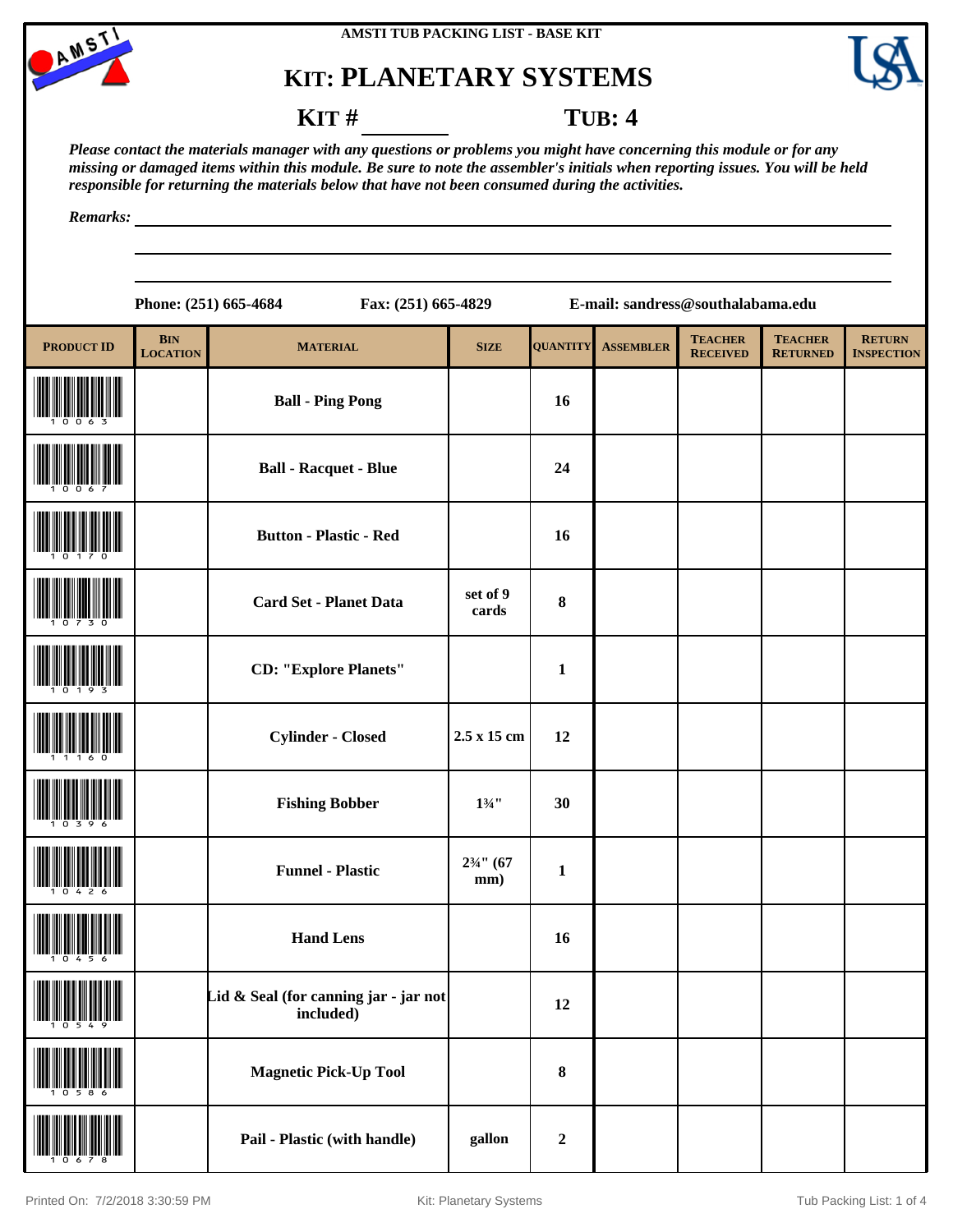|                               | Photo Card Set - "Earth In Space /<br><b>Planetary Systems"</b> | set of 10                     | $\mathbf{1}$     |  |  |
|-------------------------------|-----------------------------------------------------------------|-------------------------------|------------------|--|--|
|                               | <b>Photo Card Set - "Planetary</b><br>Process"                  | set of 4                      | 8                |  |  |
|                               | Scale - Spring - 2.5 N                                          | $0 - 2.5$<br>newtons          | 8                |  |  |
|                               | <b>Shells - Assorted</b>                                        | pack of 200                   | $\mathbf{1}$     |  |  |
|                               | <b>Sphere Set - Steel</b>                                       | set of 3<br>sizes             | 8                |  |  |
|                               | Spreader - Plaster - Plastic                                    |                               | 8                |  |  |
|                               | <b>Stopper - Rubber</b>                                         | #00                           | $\boldsymbol{2}$ |  |  |
|                               | <b>Syringe</b>                                                  | <b>60 cc</b>                  | $\boldsymbol{2}$ |  |  |
|                               | Tote Tray - Plastic - Clear (with 1<br>drain hole & with lid)   | 12 quart<br>(16"x11"x6)<br>") | $\boldsymbol{2}$ |  |  |
|                               | <b>Washer - Flat</b>                                            | 5/16"                         | 200              |  |  |
| <b>THE REAL PROPERTY OF A</b> | <b>Washer - Steel</b>                                           | $\mathcal{V}_{8}$ ''          | 125              |  |  |
|                               | <b>Balloon - Round - Yellow</b>                                 | $11"$                         | 12               |  |  |
|                               | <b>Bead - Acrylic - White</b>                                   |                               | 32               |  |  |
|                               | <b>Bead - Barrel - Wood</b>                                     |                               | 16               |  |  |
|                               | <b>Bead - Pearl - White (pack of 150)</b>                       | $2.5 \text{ mm}$              | $\mathbf{1}$     |  |  |
|                               | Cereal - Oat - Round                                            | 1 <sub>0</sub> z              | $\mathbf{1}$     |  |  |
|                               | Cup - Souffle - Plastic (with $\frac{1}{4}$<br>hole)            | 90z                           | ${\bf 8}$        |  |  |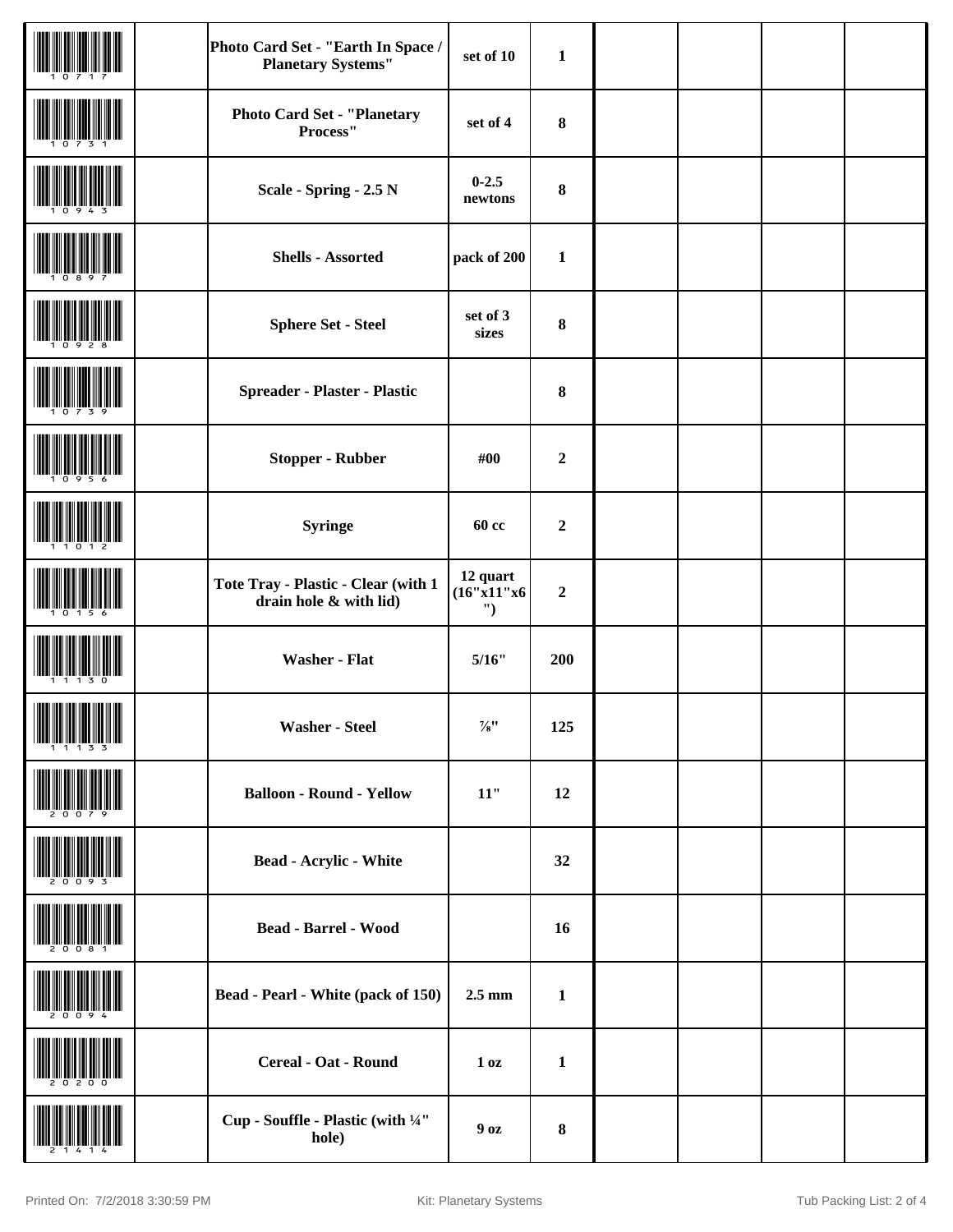|                                                            | Fabric - Mesh - Coarse                     | $6"$ x $6"$                              | 16                      |  |  |
|------------------------------------------------------------|--------------------------------------------|------------------------------------------|-------------------------|--|--|
|                                                            | Food Coloring - Liquid - Red               | 1 <sub>0</sub> z                         | $\mathbf{1}$            |  |  |
|                                                            | Glasses - Anaglyph 3D - Red & Blue         |                                          | 150                     |  |  |
|                                                            | Latex Sheet (or synthetic rubber<br>sheet) | 27" x 27"                                | $\mathbf 2$             |  |  |
|                                                            | <b>Note Pad - Adhesive</b>                 | $3" \times 5"$                           | $\boldsymbol{6}$        |  |  |
|                                                            | Pad - Absorbent                            | large                                    | $\boldsymbol{2}$        |  |  |
|                                                            | Pad - Absorbent                            | small                                    | $\mathbf 2$             |  |  |
|                                                            | <b>Peas - Split</b>                        | 1 <sub>0</sub> z                         | $\mathbf{1}$            |  |  |
|                                                            | Peppercorn - Whole - Black                 | 20z                                      | $\mathbf{1}$            |  |  |
|                                                            | <b>Rubber Band</b>                         | #16                                      | 40                      |  |  |
| <b>THE REAL PROPERTY</b><br><u> Hill Milligan yn Dilli</u> | Screw - Eye                                | $\frac{1}{4}$ x $1\frac{1}{8}$<br>long   | $\boldsymbol{2}$        |  |  |
|                                                            | <b>Spoon - Plastic</b>                     |                                          | 50                      |  |  |
|                                                            | <b>Straw - Flexible - Wrapped</b>          |                                          | 100                     |  |  |
|                                                            | <b>Tape - Adding Machine - White</b>       | $1\frac{3}{4}$ " x 100'<br>$\bold{roll}$ | $\overline{\mathbf{4}}$ |  |  |
|                                                            | Tape - Duct                                | 2"                                       | $\mathbf{1}$            |  |  |
|                                                            | <b>Tape - Masking</b>                      | $\frac{3}{4}$ "                          | $\mathbf 2$             |  |  |
|                                                            | <b>Tubing - Plastic</b>                    | 35" (90 cm)                              | $\mathbf 2$             |  |  |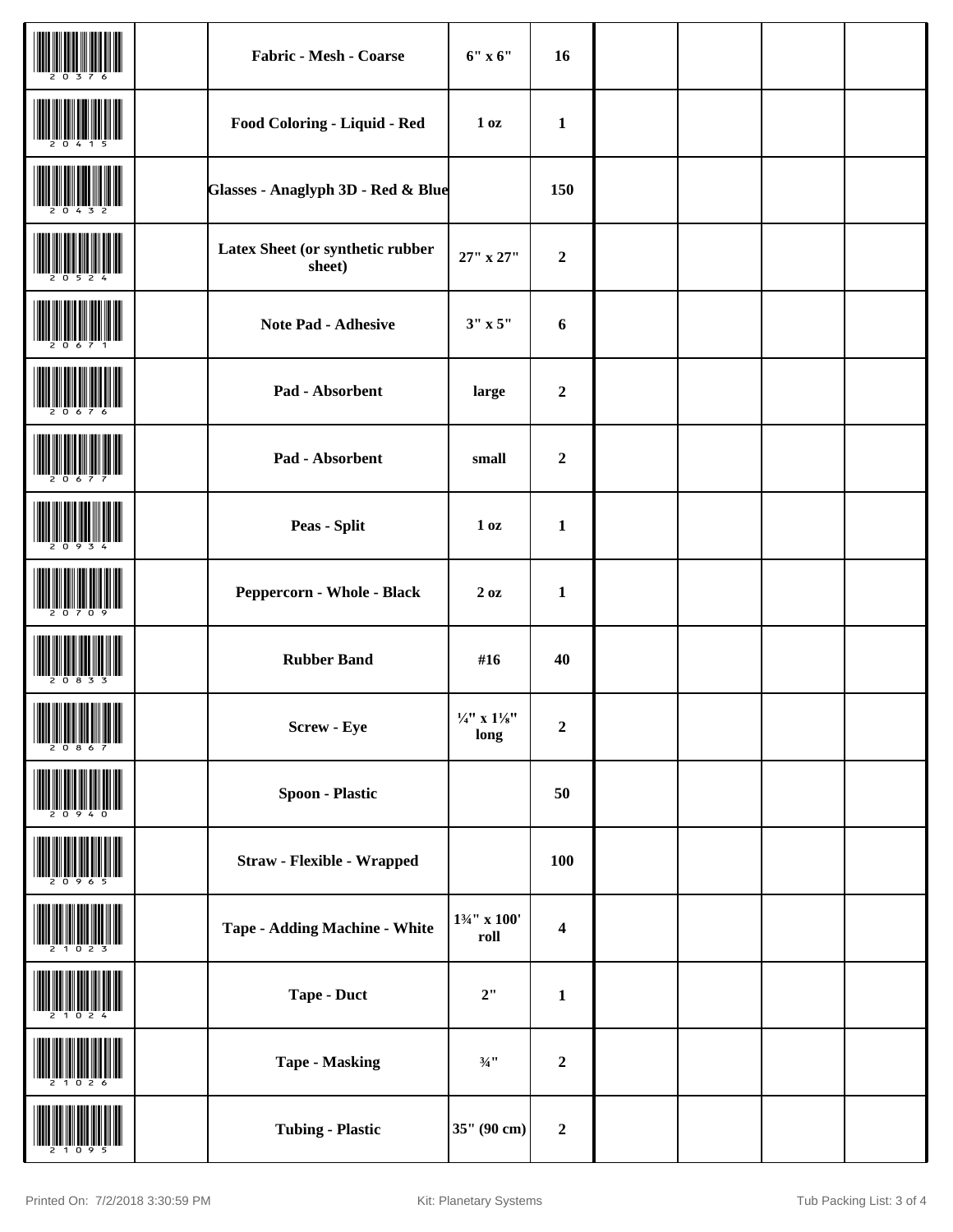| 2 1 0 9 6 | <b>Tubing - Polyethylene</b> | $10 \text{ cm}$ | $\boldsymbol{2}$ |  |  |
|-----------|------------------------------|-----------------|------------------|--|--|
| 2 1 0 9 9 | Velcro Hook Strip - Ultra    | $2''$ x $12''$  | $\overline{2}$   |  |  |
| 2 1 1 0 0 | Velcro Loop Strip - Ultra    | $2''$ x $12''$  | $\overline{2}$   |  |  |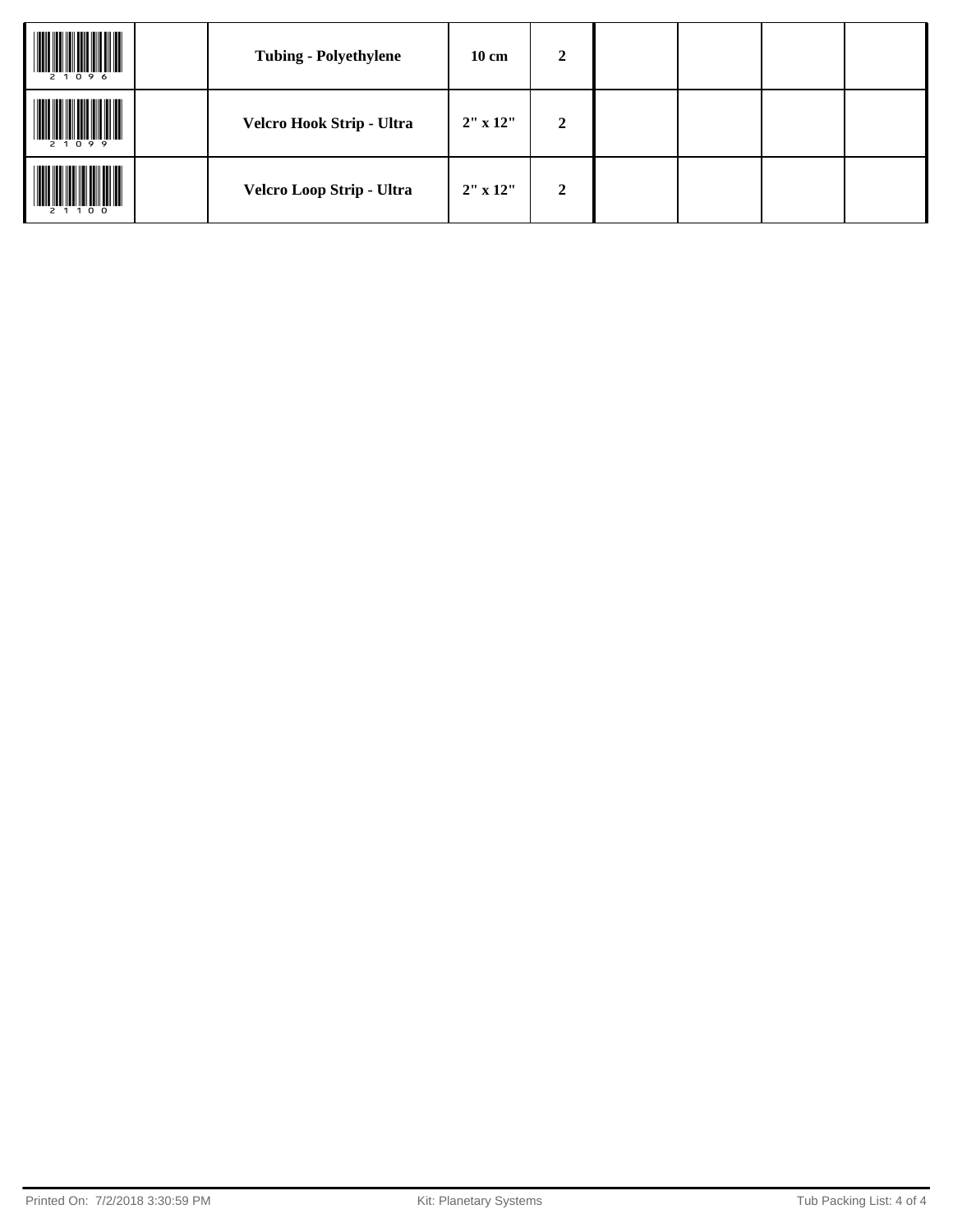



### **KIT** # **TUB**: 5

*Please contact the materials manager with any questions or problems you might have concerning this module or for any missing or damaged items within this module. Be sure to note the assembler's initials when reporting issues. You will be held responsible for returning the materials below that have not been consumed during the activities.*

|                   |                               | Phone: (251) 665-4684      | Fax: (251) 665-4829 |                 |                  | E-mail: sandress@southalabama.edu |                                   |                                    |  |
|-------------------|-------------------------------|----------------------------|---------------------|-----------------|------------------|-----------------------------------|-----------------------------------|------------------------------------|--|
| <b>PRODUCT ID</b> | <b>BIN</b><br><b>LOCATION</b> | <b>MATERIAL</b>            | <b>SIZE</b>         | <b>QUANTITY</b> | <b>ASSEMBLER</b> | <b>TEACHER</b><br><b>RECEIVED</b> | <b>TEACHER</b><br><b>RETURNED</b> | <b>RETURN</b><br><b>INSPECTION</b> |  |
|                   |                               | <b>Cocoa Powder</b>        | 8 oz                | 6               |                  |                                   |                                   |                                    |  |
| 0 <sub>3</sub>    |                               | <b>Flour - All Purpose</b> | 5 <sub>lb</sub>     | 5               |                  |                                   |                                   |                                    |  |
| 38                |                               | <b>Plaster of Paris</b>    | <b>4 lb</b>         | $\overline{2}$  |                  |                                   |                                   |                                    |  |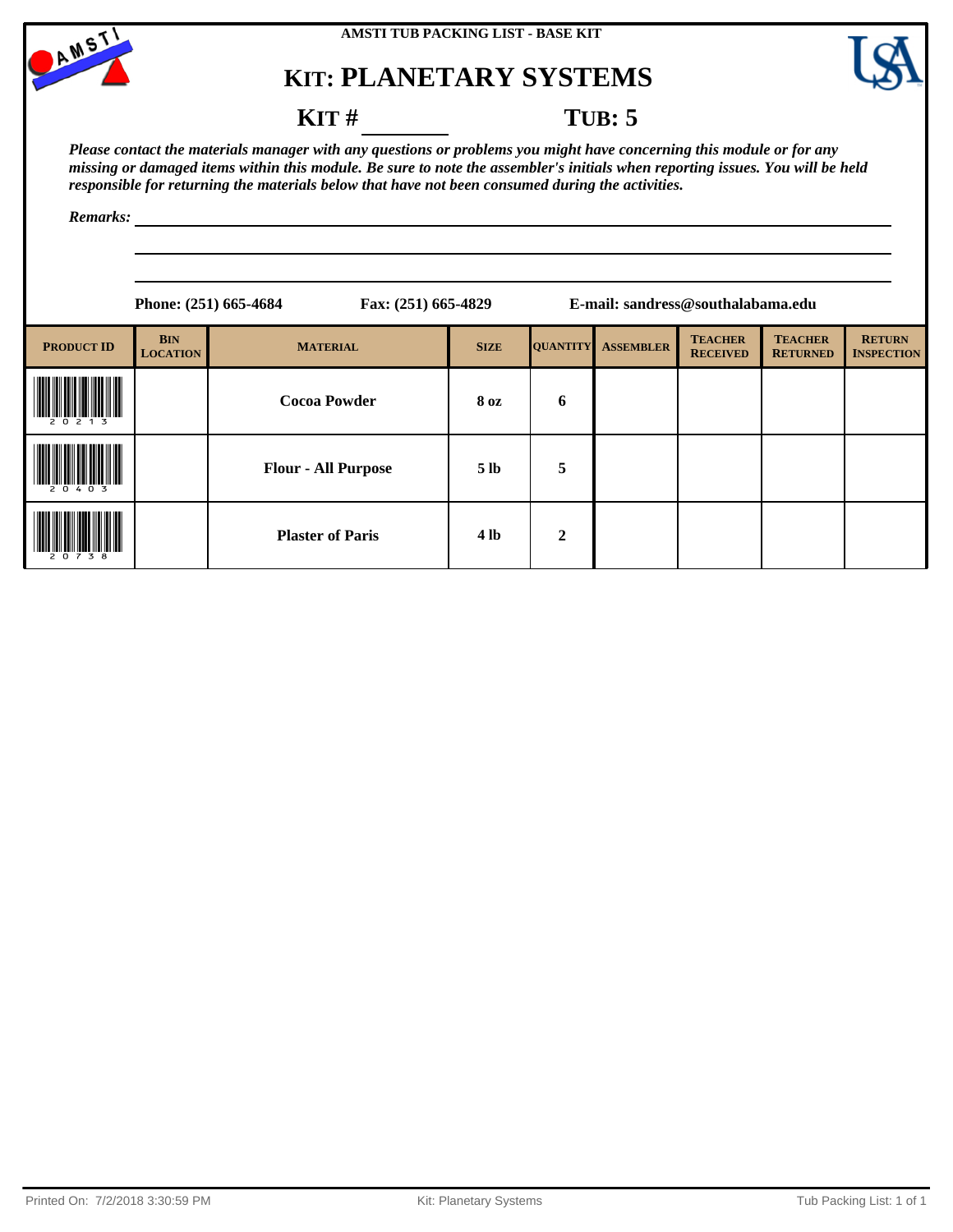



### **KIT** # **TUB: 6**

*Please contact the materials manager with any questions or problems you might have concerning this module or for any missing or damaged items within this module. Be sure to note the assembler's initials when reporting issues. You will be held responsible for returning the materials below that have not been consumed during the activities.*

|                   |                               | Phone: (251) 665-4684<br>Fax: (251) 665-4829 |                 |                 |                  | E-mail: sandress@southalabama.edu |                                   |                                    |
|-------------------|-------------------------------|----------------------------------------------|-----------------|-----------------|------------------|-----------------------------------|-----------------------------------|------------------------------------|
| <b>PRODUCT ID</b> | <b>BIN</b><br><b>LOCATION</b> | <b>MATERIAL</b>                              | <b>SIZE</b>     | <b>QUANTITY</b> | <b>ASSEMBLER</b> | <b>TEACHER</b><br><b>RECEIVED</b> | <b>TEACHER</b><br><b>RETURNED</b> | <b>RETURN</b><br><b>INSPECTION</b> |
| 20403             |                               | <b>Flour - All Purpose</b>                   | 5 <sub>1b</sub> | 3               |                  |                                   |                                   |                                    |
| 20423             |                               | <b>Fossil Bearing Mound</b>                  |                 | 80              |                  |                                   |                                   |                                    |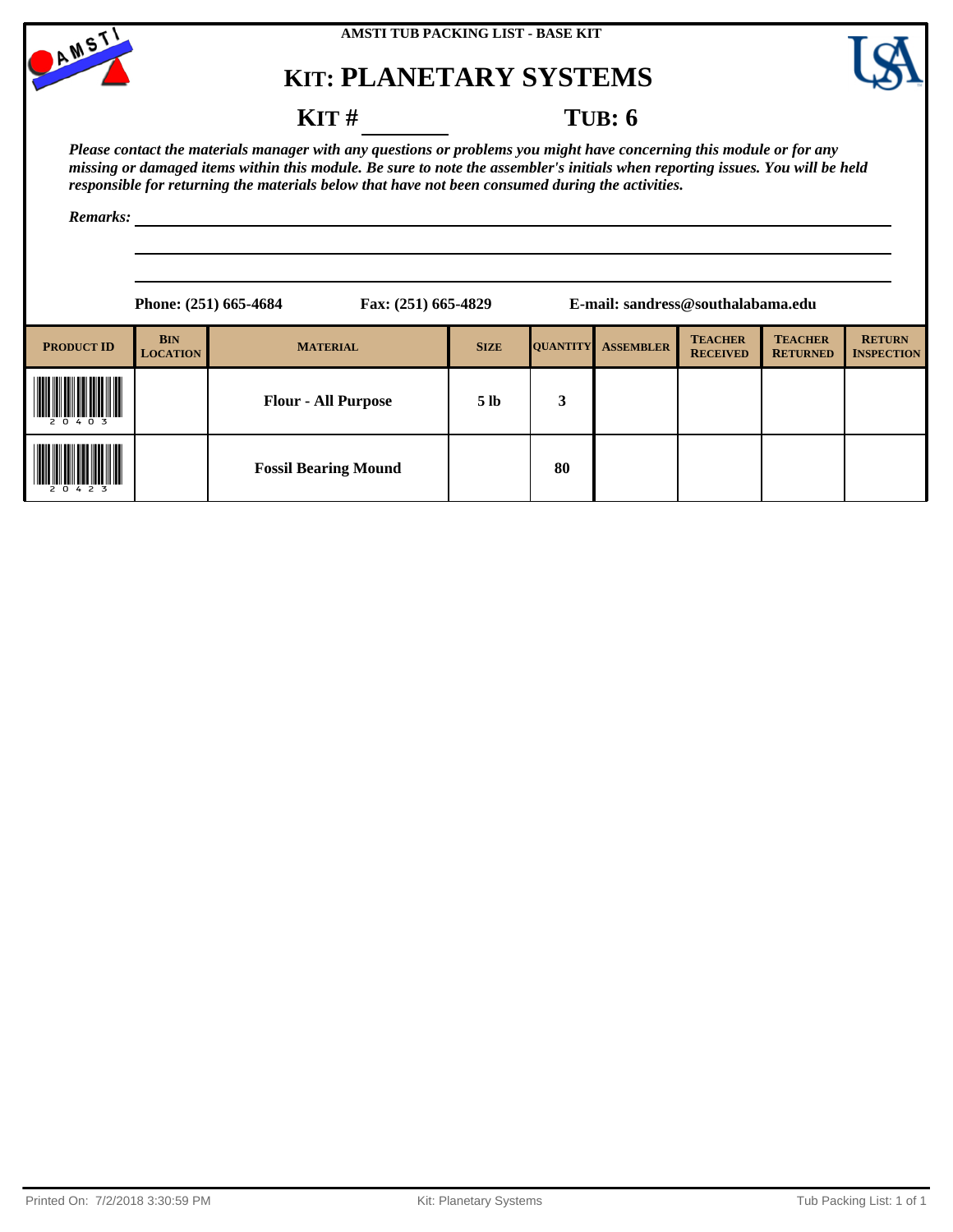



### **KIT # TUB: 7**

*Please contact the materials manager with any questions or problems you might have concerning this module or for any missing or damaged items within this module. Be sure to note the assembler's initials when reporting issues. You will be held responsible for returning the materials below that have not been consumed during the activities.*

|                   |                               | Phone: (251) 665-4684 | Fax: (251) 665-4829 |                 |                  | E-mail: sandress@southalabama.edu |                                   |                                    |
|-------------------|-------------------------------|-----------------------|---------------------|-----------------|------------------|-----------------------------------|-----------------------------------|------------------------------------|
| <b>PRODUCT ID</b> | <b>BIN</b><br><b>LOCATION</b> | <b>MATERIAL</b>       | <b>SIZE</b>         | <b>QUANTITY</b> | <b>ASSEMBLER</b> | <b>TEACHER</b><br><b>RECEIVED</b> | <b>TEACHER</b><br><b>RETURNED</b> | <b>RETURN</b><br><b>INSPECTION</b> |
| 20849             |                               | <b>Sand - Black</b>   | 1 <sub>lb</sub>     | 18              |                  |                                   |                                   |                                    |
| 2 0 8 5 1         |                               | Sand - Red            | 1 <sub>lb</sub>     | 18              |                  |                                   |                                   |                                    |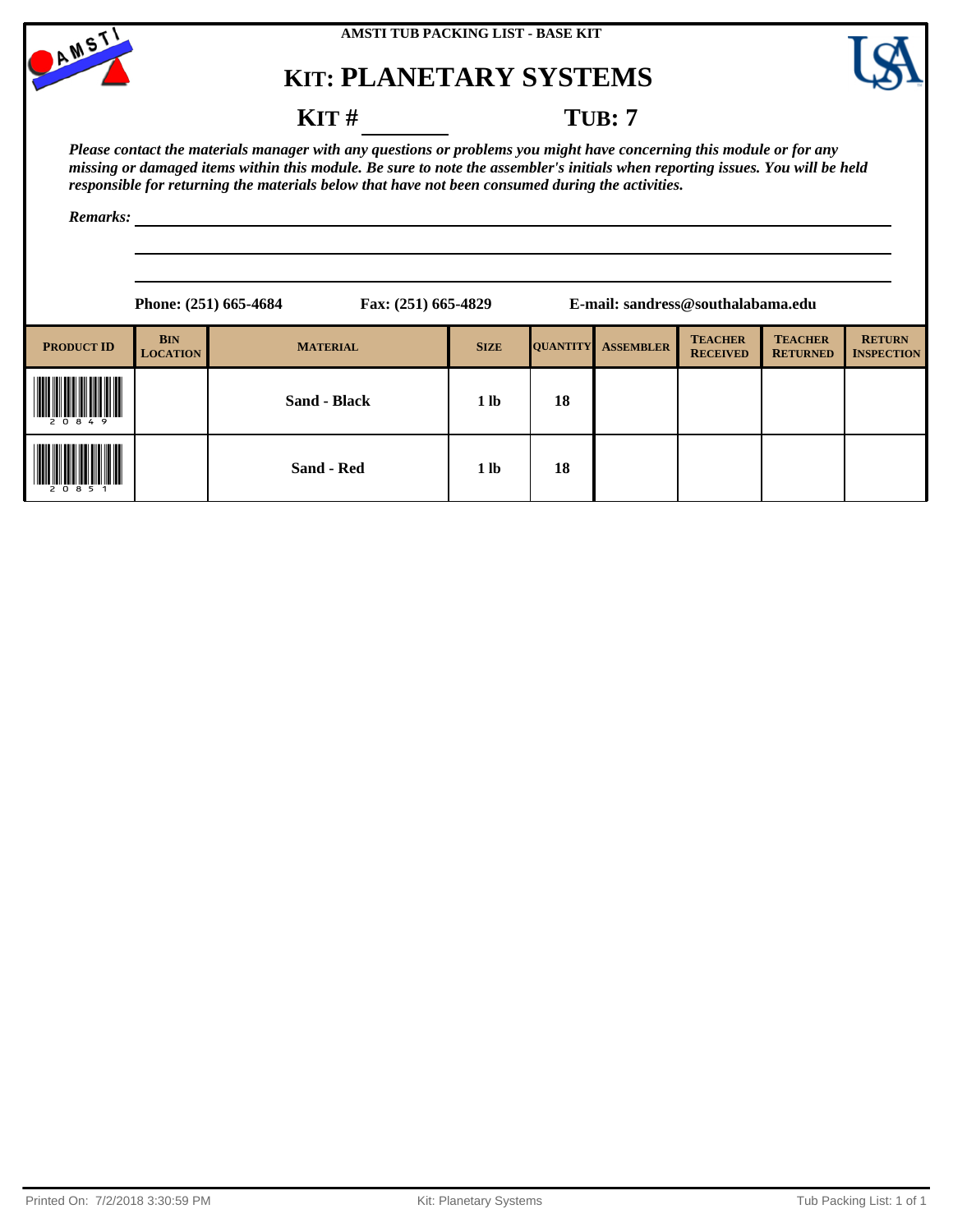



### **KIT # TUB: 8**

*Please contact the materials manager with any questions or problems you might have concerning this module or for any missing or damaged items within this module. Be sure to note the assembler's initials when reporting issues. You will be held responsible for returning the materials below that have not been consumed during the activities.*

*Remarks:*

**Phone: (251) 665-4684 Fax: (251) 665-4829 E-mail: sandress@southalabama.edu**

| <b>PRODUCT ID</b> | <b>BIN</b><br><b>LOCATION</b> | <b>MATERIAL</b>                                                         | <b>SIZE</b>         | <b>QUANTITY</b>         | <b>ASSEMBLER</b> | <b>TEACHER</b><br><b>RECEIVED</b> | <b>TEACHER</b><br><b>RETURNED</b> | <b>RETURN</b><br><b>INSPECTION</b> |
|-------------------|-------------------------------|-------------------------------------------------------------------------|---------------------|-------------------------|------------------|-----------------------------------|-----------------------------------|------------------------------------|
|                   |                               | <b>Bottle - Dropper - Plastic</b>                                       | $2$ oz $(60$ ml $)$ | 16                      |                  |                                   |                                   |                                    |
|                   |                               | <b>Brush - Paint</b>                                                    | #2                  | 16                      |                  |                                   |                                   |                                    |
|                   |                               | Forcep - Plastic                                                        |                     | 16                      |                  |                                   |                                   |                                    |
|                   |                               | <b>Fossil Collection</b>                                                | set of 12           | $\mathbf{3}$            |                  |                                   |                                   |                                    |
|                   |                               | <b>Fossils - Shark Teeth</b>                                            | 1 <sub>oz</sub>     | $\overline{\mathbf{4}}$ |                  |                                   |                                   |                                    |
|                   |                               | <b>Limestone - Fossil</b>                                               |                     | <b>10</b>               |                  |                                   |                                   |                                    |
|                   |                               | <b>Magnet - Ring - Ceramic</b>                                          | 30 mm               | $\pmb{8}$               |                  |                                   |                                   |                                    |
|                   |                               | <b>Poster: "Fossils Through Time"</b>                                   |                     | $\bf{8}$                |                  |                                   |                                   |                                    |
|                   |                               | <b>Video: "Dinosaur Extinction"</b>                                     |                     | $\mathbf{1}$            |                  |                                   |                                   |                                    |
| 20229             |                               | Container - Deli - Plastic - Clear                                      | 16 oz               | <b>100</b>              |                  |                                   |                                   |                                    |
|                   |                               | <b>Container Lid - Deli - Plastic (fits</b><br>8oz-16oz-32oz container) |                     | 100                     |                  |                                   |                                   |                                    |
|                   |                               | <b>Glue - White</b>                                                     | gallon              | $\mathbf{1}$            |                  |                                   |                                   |                                    |